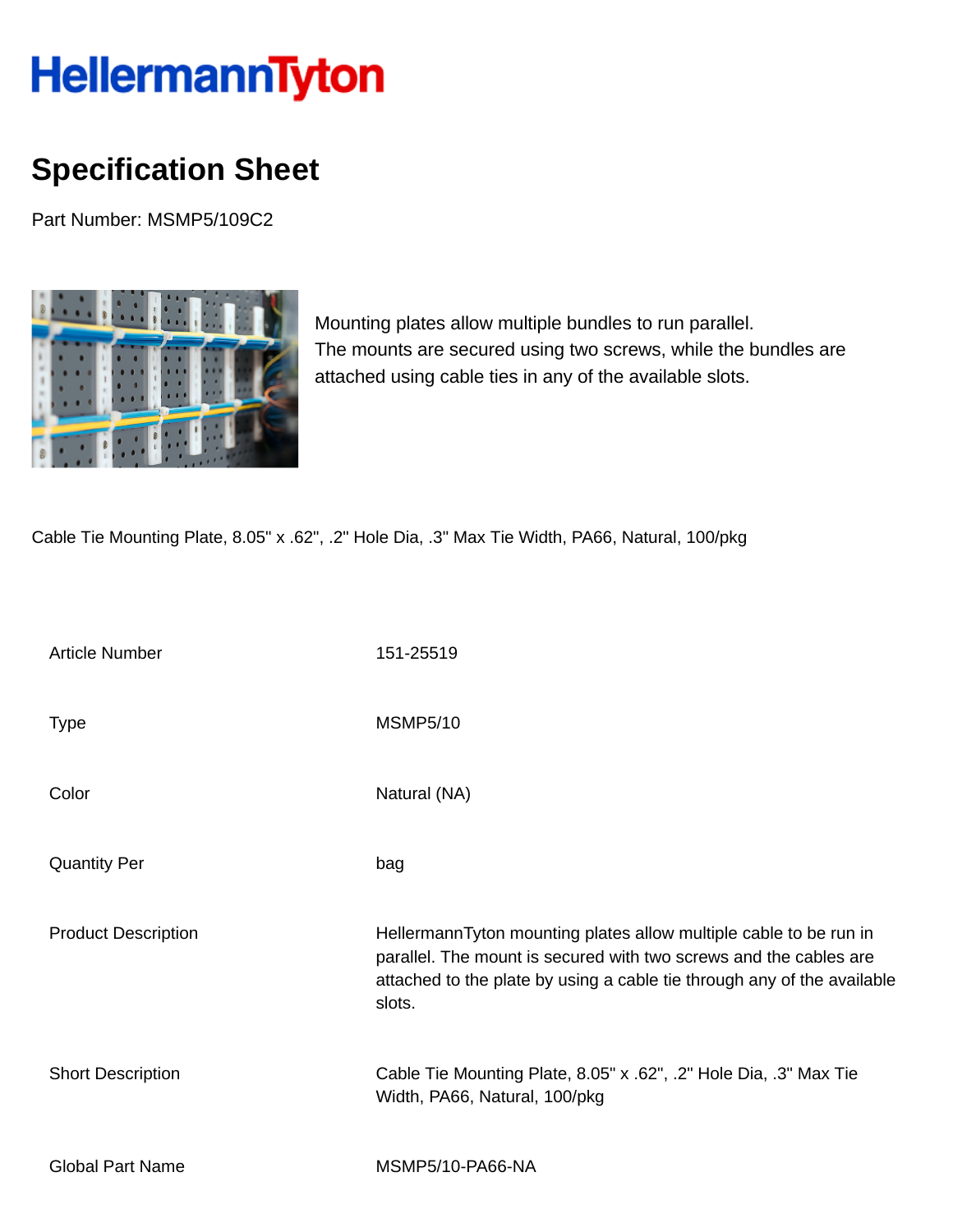| Length L (Imperial)                   | 8.05                            |
|---------------------------------------|---------------------------------|
| Length L (Metric)                     | 204.47                          |
| <b>Fixation Method</b>                | <b>Screw Mounting and Rivet</b> |
| Width W (Imperial)                    | 0.62                            |
| Width W (Metric)                      | 15.8                            |
| <b>Cable Ties</b>                     | T18 - T120                      |
| Height H (Imperial)                   | 0.21                            |
| Height H (Metric)                     | 5.30                            |
| Cable Tie Width Max (Imperial)        | 0.3                             |
| Cable Tie Width Max (Metric)          | 7.6                             |
| Mounting Hole Diameter D (Imperial)   | 0.2                             |
| Mounting Hole Diameter D (Metric)     | 5.1 mm                          |
| Mounting Hole Diameter D Max (Metric) | 5.1                             |
| Mounting Hole Centers (Imperial)      | 1.5                             |